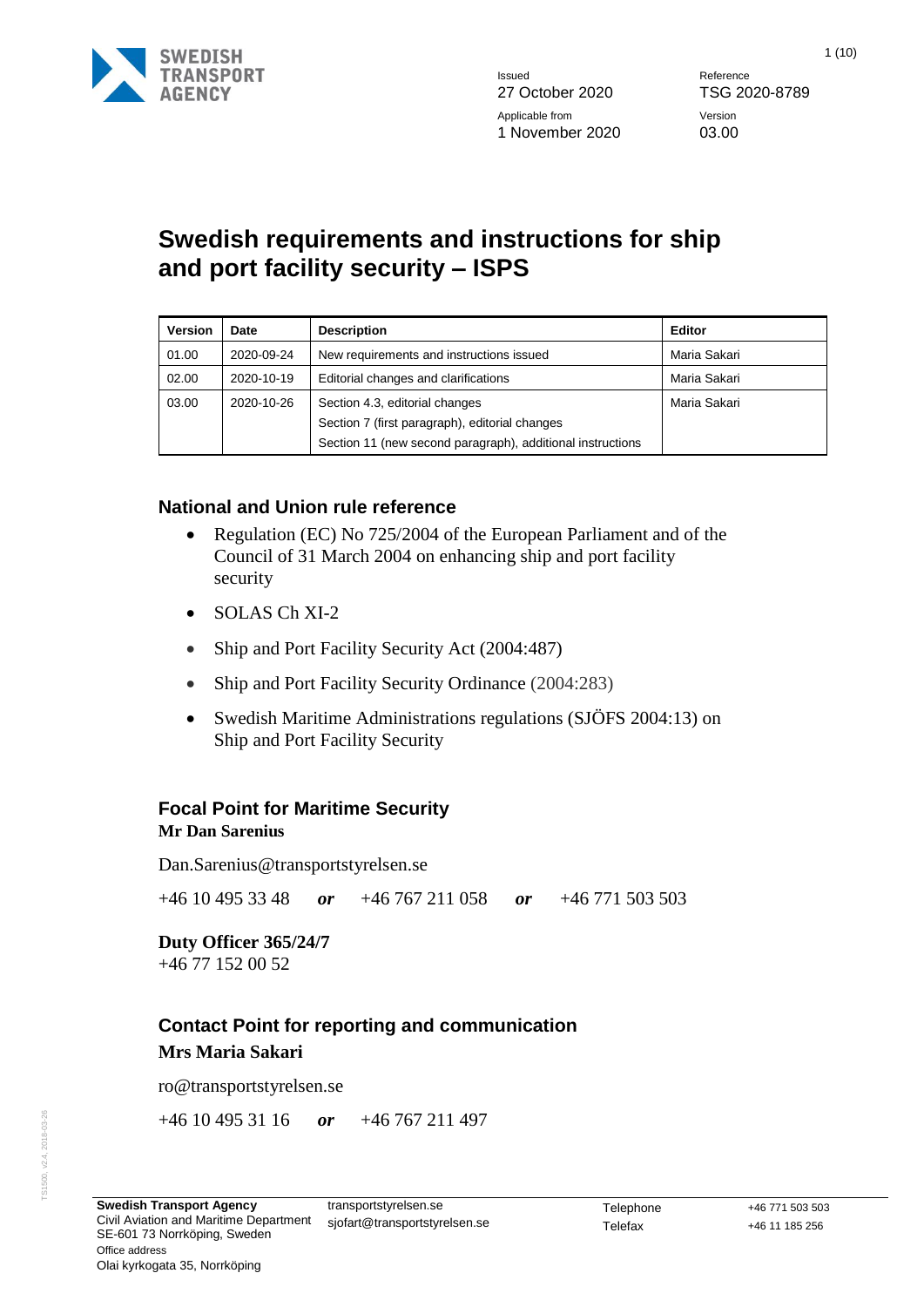

Issued 2 (10) Version 03.00

# **1. Mandatory paragraphs of part B of the ISPS Code**

Swedish ships shall conform to the following paragraphs of Part B of the ISPS Code as if they were mandatory:

- 1.12 (revision of ship security plans),
- 4.1 (protection of the confidentiality of security plans and assessments),
- 4.4 (recognised security organisations),
- 4.5 (minimum competencies of recognised security organisations),
- 4.8 (setting the security level),
- 4.18 (identification documents),

— 4.24 (ships' application of the security measures recommended by the State in whose territorial waters they are sailing),

— 4.28 (manning level),

— 4.41 (communication of information when entry into port is denied or the ship is expelled from port),

— 4.45 (ships from a State which is not party to the Convention),

— 6.1 (company's obligation to provide the master with information on the ship's operators),

- 8.3 to 8.10 (minimum standards for the ship security assessment),
- 9.2 (minimum standards for the ship security plan),
- 9.4 (independence of recognised security organisations),

— 13.6 and 13.7 (frequency of security drills and exercises for ships' crews and for company and ship security officers).

(Article 3.5 of EU regulation 725/2004)

# **2. Reporting**

### 2.1 General instructions

Where the ship is found not to be in accordance with the specifications of the ISSC and the SSP, the RSO surveyor concerned shall make sure that the necessary corrective actions are taken immediately to rectify the deficiencies.

The RSO surveyor shall inform the STA if the corrective actions are not taken or the relevant certificates are to be withdrawn.

If the ship is at a foreign port, Port State authorities shall be informed immediately.

2.2 System for control of identity of surveyors

The RSO shall provide the STA with a 365/24/7 contact point for verification of a RSO surveyor authorisation/identity.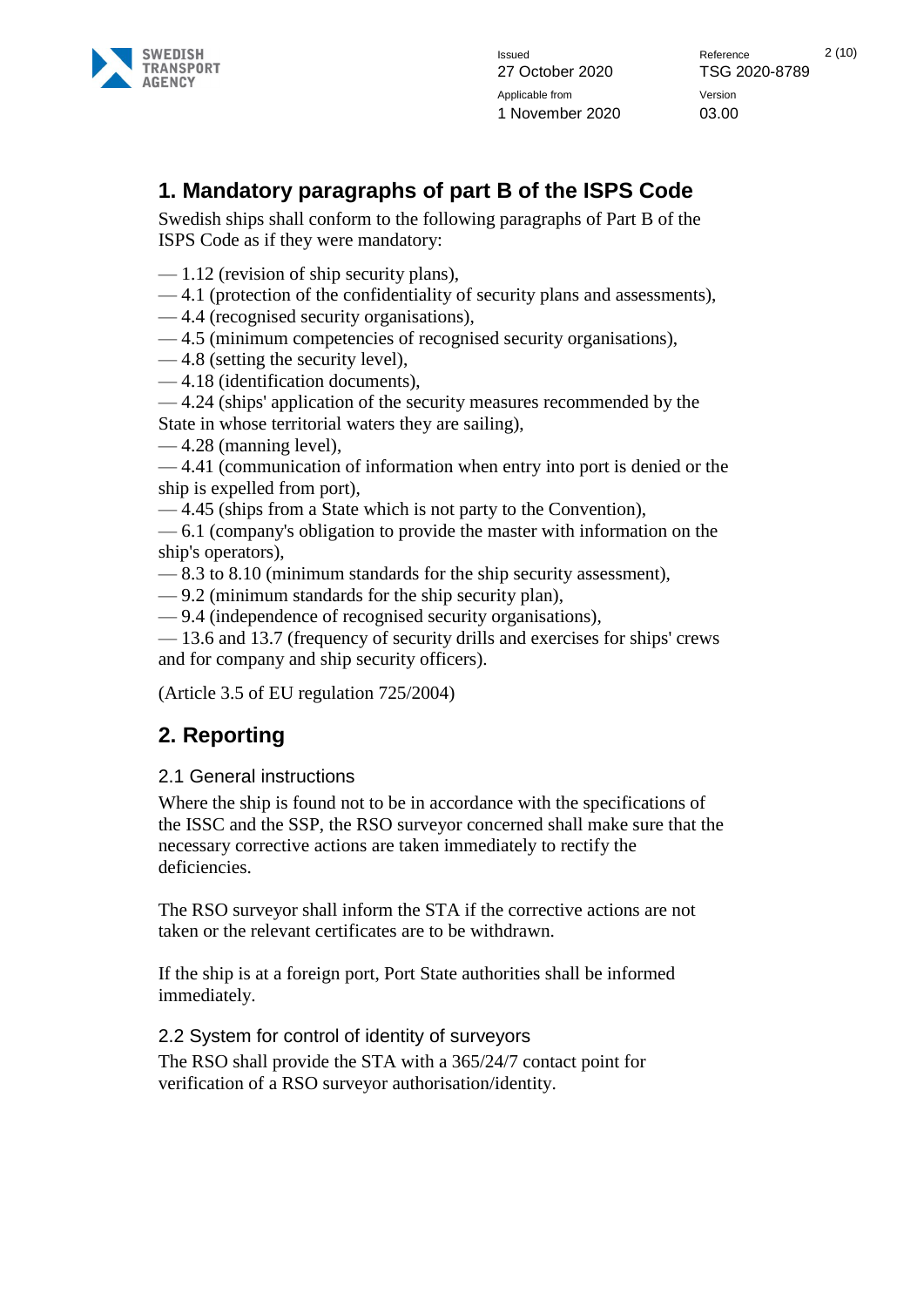

Issued **Reference** 3 (10) Version 03.00

#### 2.3 Special reporting requirements

*Security Level in Sweden*

The Swedish National Police is the responsible authority for determining the security level of the ISPS Code in Swedish waters and on board Swedish ships. In urgent cases the Swedish National Police can determine the security level without communication with the STA. The STA will communicate any known changes in the security levels to the company, ship and RSO.

Only the Contracting Government have authorisation to raise or lower security levels. The Master/SSO may, when he/she finds it needed, implement the measures described in the SSP, but never officially raise the security level by himself/herself on board the vessel and document a security raise in the records. Implementation of additional security measures from the SSP should only be recorded in the deck logbook.

The RSO shall inform the STA of all information concerning changes in security level determined by the Swedish National Police which the RSO receive from the ship owner.

#### *Security incidents*

The RSO has to inform the STA of all communications concerning security incidents between the company and to the RSO.

#### *Changes of CSO*

The RSO has to inform the STA of changes in CSO identity and contact details.

# **3. Interim Certification**

The company must submit an application for interim certification to the STA before an interim verification required by ISPS Code Part A 19.4.2 can be carried out on board.

The RSO shall in such case carry out an interim verification and send a statement to the STA verifying that

- 1. the ship security assessment has been completed,
- 2. a copy of the ship security plan meeting the requirements is provided on board, has been submitted for review and approval, and is being implemented on the ship;
- 3. the ship is provided with a ship security alert system meeting the requirements of regulation SOLAS XI-2/6,
- 4. the CSO has ensured: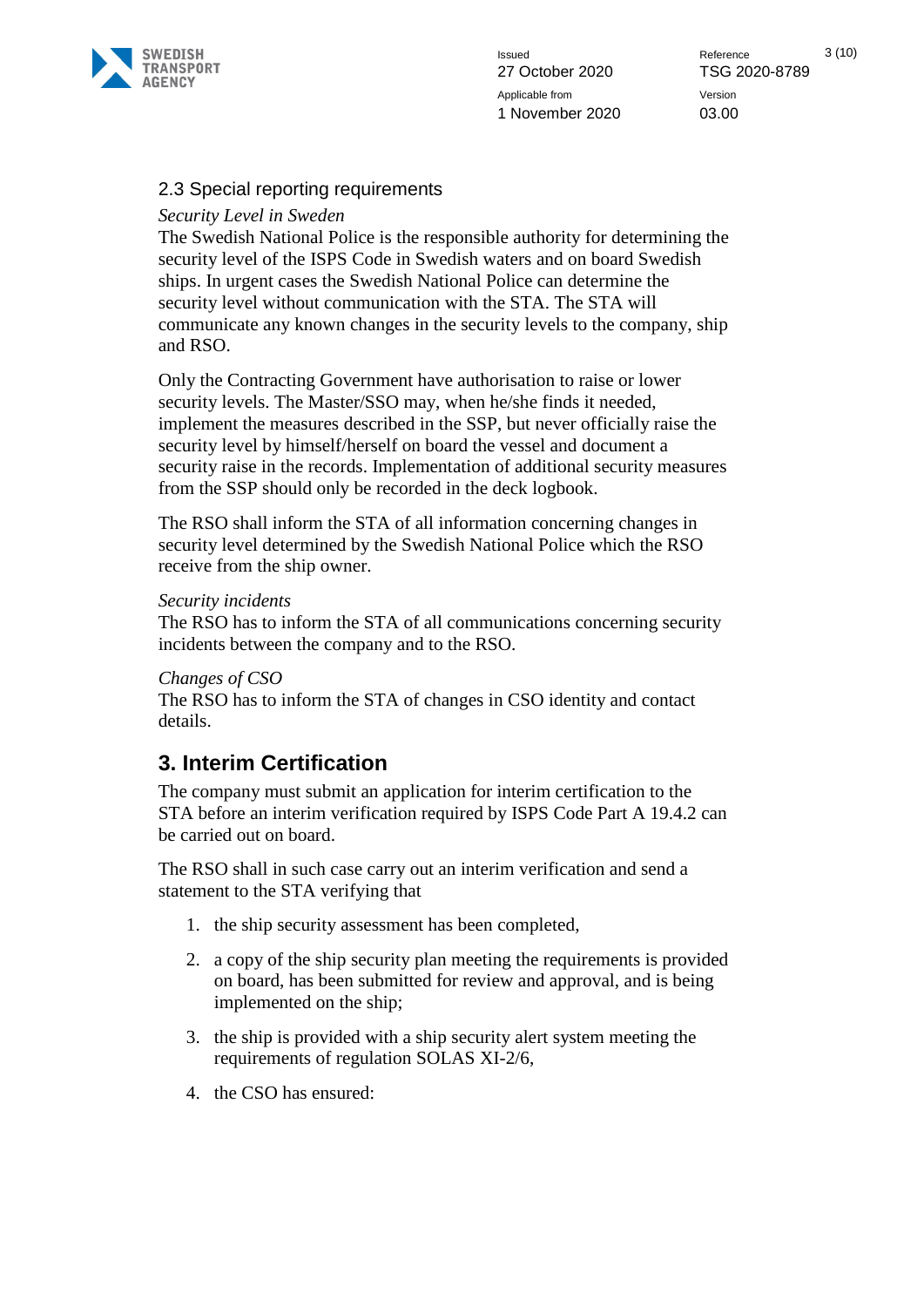

- a. the review of the ship security plan for compliance with the requirements;
- b. that the plan has been submitted for approval; and
- c. that the plan is being implemented on the ship; and
- 5. the CSO has established the necessary arrangements, including arrangements for drills, exercises and internal audits, through which the company security officer is satisfied that the ship will successfully complete the required verification in accordance with section ISPS Code Part A 19.1.1.1, within 6 months;
- 6. arrangements have been made for carrying out the required verifications under section ISPS Code Part A 19.1.1.1;
- 7. the master, the ship security officer and other ship's personnel with specific security duties are familiar with their duties and responsibilities, and with the relevant provisions of the ship security plan placed on board; and have been provided such information in the working language of the ship's personnel or languages understood by them.
- 8. the ship security officer (SSO) meets the requirements.

The STA will issue an IISSC, valid for 6 months when receiving the statement from the RSO. The SSP may not be approved before an interim ISSC is issued.

In case of change of flag to Sweden the STA will determine if an interim process is required or an additional verification is sufficient.

### **4. Verification**

### 4.1 Initial verification

The Ship Security Plan must be approved by the RSO (or the STA) before the Initial Verification required by ISPS Code Part A 19.1.1.1 can be carried out.

4.2 Intermediate and renewal verification

Intermediate and renewal verification is to be carried out by the RSO.

### 4.3 Additional verification

ISPS code defines that additional verifications shall be performed as determined by the Administration. The STA has defined the following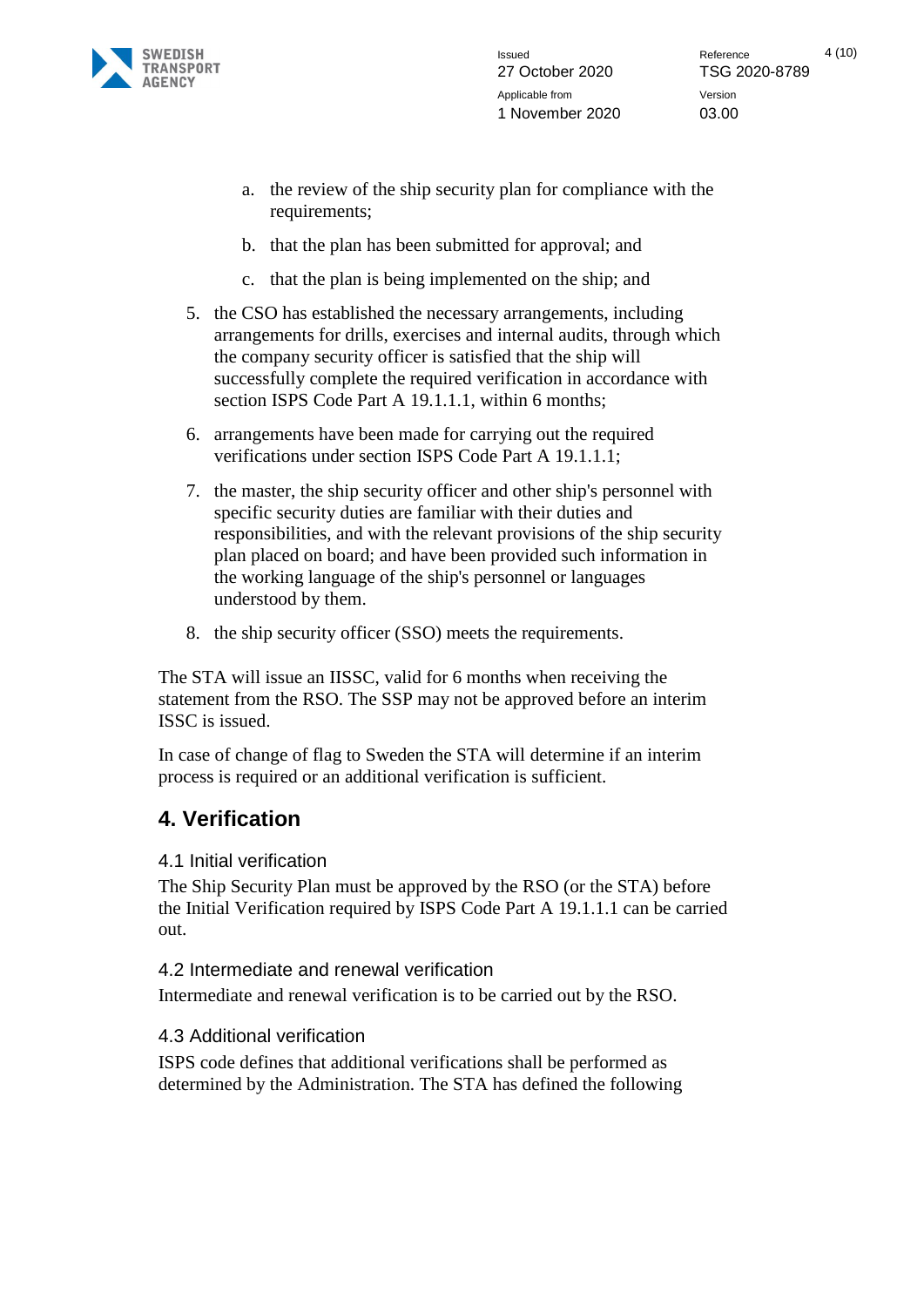

Issued **Reference** 5 (10) Version 03.00

criteria for when an additional verification shall be performed by the RSO on behalf of the flag; as a follow up on:

- port state control/detentions,
- sub-standard audit results (after corrective actions already being implemented).

The scope for such verifications should be based on the findings (with its root causes) from the port state control/detention and/or audit results.

The RSO shall without undue delay inform the STA by e-mail about all additional verifications carried out on Swedish flagged ships.

# **5. Approval of SSP**

### 5.1 General

SSP may not be approved before an interim ISSC is issued.

When the RSO approve a new SSP, a copy of the approved SSP together with the associated SSA shall be sent to the STA, including a letter of approval. The documentation shall be sent by registered/tracked mail to the inspectorate office in Stockholm without undue delay. Address: The Swedish Transport Agency, Sjöfart, Box 1299, 164 29 KISTA, SWEDEN.

Approval of a new SSP or re-approval due to amendments to an existing SSP shall be followed by an issuance of a new ISSC.

### 5.2 Amendments requiring a new approval

The following amendments to an existing SSP requires a new approval before being implemented on board:

- 1. changes affecting the scope of the protective measures specified in the original SSP.
- 2. changes when the original SSP no longer describes normal operation.
- 3. changes of equipment described in the SSP.
- 4. changes of CSO, name and contact details.
- (16 § SJÖFS 2004:13)

Following amendments may require a new approval of the SSP.

- 1. changes in work/rest schedules.
- 2. changes in crew that affects the safety/security organisation
- 3. changes in the working language on board
- 4. changes in the ship security assessment
- 5. new type of ship security equipment.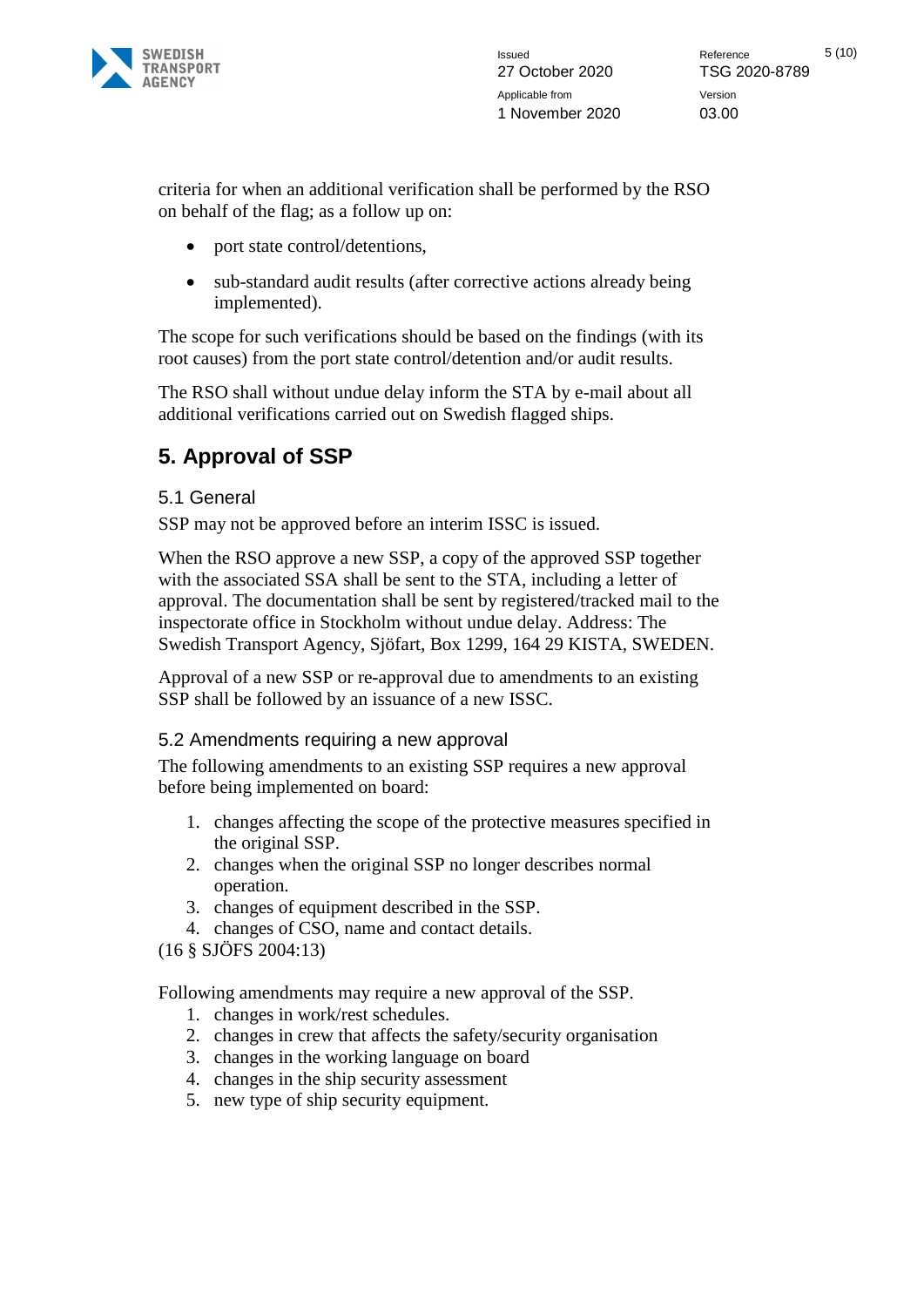

- 6. the ship implements an alternative or equivalent security arrangement
	- 7. changes of the ships operation,
- 7. the ship is rebuild,
- 8. changes in the ship security equipment
- 9. changes in areas of operation

(General advice to 16 § SJÖFS 2004:13)

#### 5.3 Amendments implemented without prior approval

The following amendments and minor changes to the SSP may be implemented without prior approval by the RSO:

- 1. changes to telephone numbers
- 2. changes to names
- 3. changes to addresses
- 4. changes to, and updating of, existing ISM documents already approved in the Annex as a part of the SSP
- 5. changes to the format of checklists (records)

These amendments will be reviewed during the following ISPS Verification carried out on board the ship. (ISPS Code Part A 9.5 / 16 § SJÖFS 2004:13)

#### 5.4 Working language

The SSP and the records of activities addressed in the SSP shall be in the working language(s) of the ship. If that working language is not English (e.g. Swedish) then a translation into English shall be provided and maintained. Both plans shall be stamped and approved by the RSO.

# **6. Deficiencies on board**

### 6.1 Acceptable measures

The ISPS code does not include any possibilities for vessels to sail with open deficiencies. The STA requires anyone performing verifications (interim, initial, intermediate, additional and/or renewal) on behalf of Sweden to ensure that immediate actions are implemented, if deficiencies are observed during a verification.

The non-conformity shall be listed in the verification/survey report for the Company to further address, together with a summary of the immediate actions implemented.

Deficiencies and non-fulfilment of specified requirements (SSP, regulations, etc.) shall under no circumstances be listed as observations, notes, recommendations, room for improvement or other term if they are clearly a deficiency/non-conformity.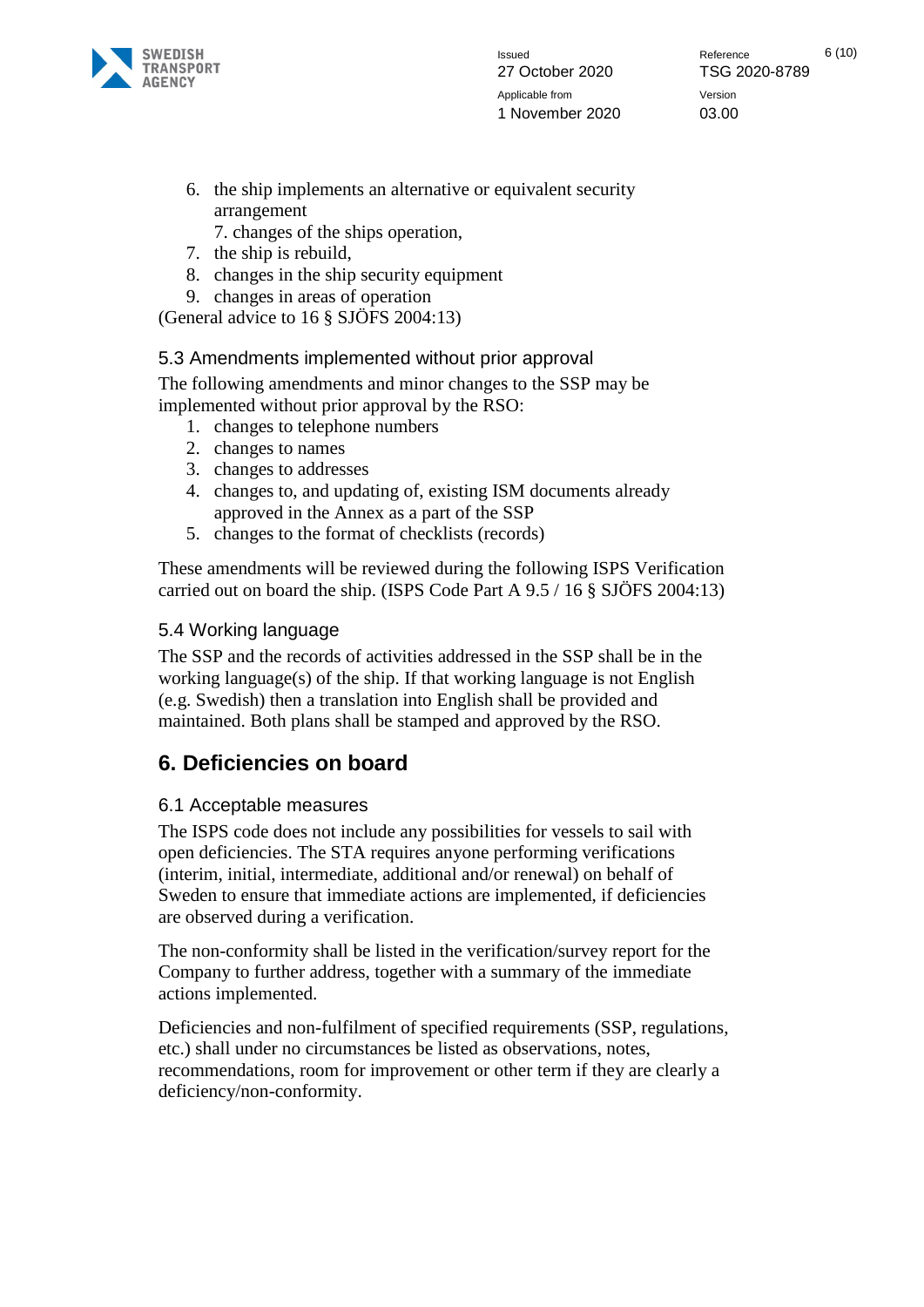

27 October 2020 TSG 2020-8789 Applicable from 1 November 2020

Issued **Reference** 7 (10) Version 03.00

### 6.2 Issuance and endorsement of certificates

Certificates may not be issued or endorsed on board a vessel with nonconformities that has not been rectified with a corrective action.

### 6.3 Report to the STA

The RSO shall notify the STA of any ISPS-related deficiency found on Swedish vessels, and without delay provide the STA with a copy of the relevant verification report and accompanying corrective action plan.

Furthermore, the RSO shall without delay provide the STA with confirmation when deficiencies are closed.

When relevant, the confirmation on closed deficiencies shall include information on any equivalent measures effectuated for the audited ship.

If the ship is not able to implement any corrective actions while the RSO is on board, the ISSC should be withdrawn. The STA shall be notified about any such actions.

# **7. Frequency of searches**

The ISPS code defines that the SSP should identify the frequency of searches of visitors, baggage and cargo.

On security level 1, SSP must identify a higher value than 0%. In order to demonstrate that these requirements are met, ship must be presented with guidance on how to document such searches, and what to look for.

For security level 2, the searches must be done on at least one person/item if cargo/storage/persons taken on board is higher than on security level 1.

# **8. Alternative/Equivalent arrangement (R11/R12)**

The RSO are not authorised to approve alternative and equivalent security arrangements according to regulation 11 and 12. These matters must be approved by the STA.

# **9. Lay-up**

### 9.1 Watch keeping arrangement

With regard to the security of laid-up ships, it is a precondition that the ship has been satisfactorily secured against unauthorised access. This means that the ship shall have a watch keeping arrangement that ensures that unauthorised persons cannot gain access on board, and that any visitors are logged with time and duration of visit.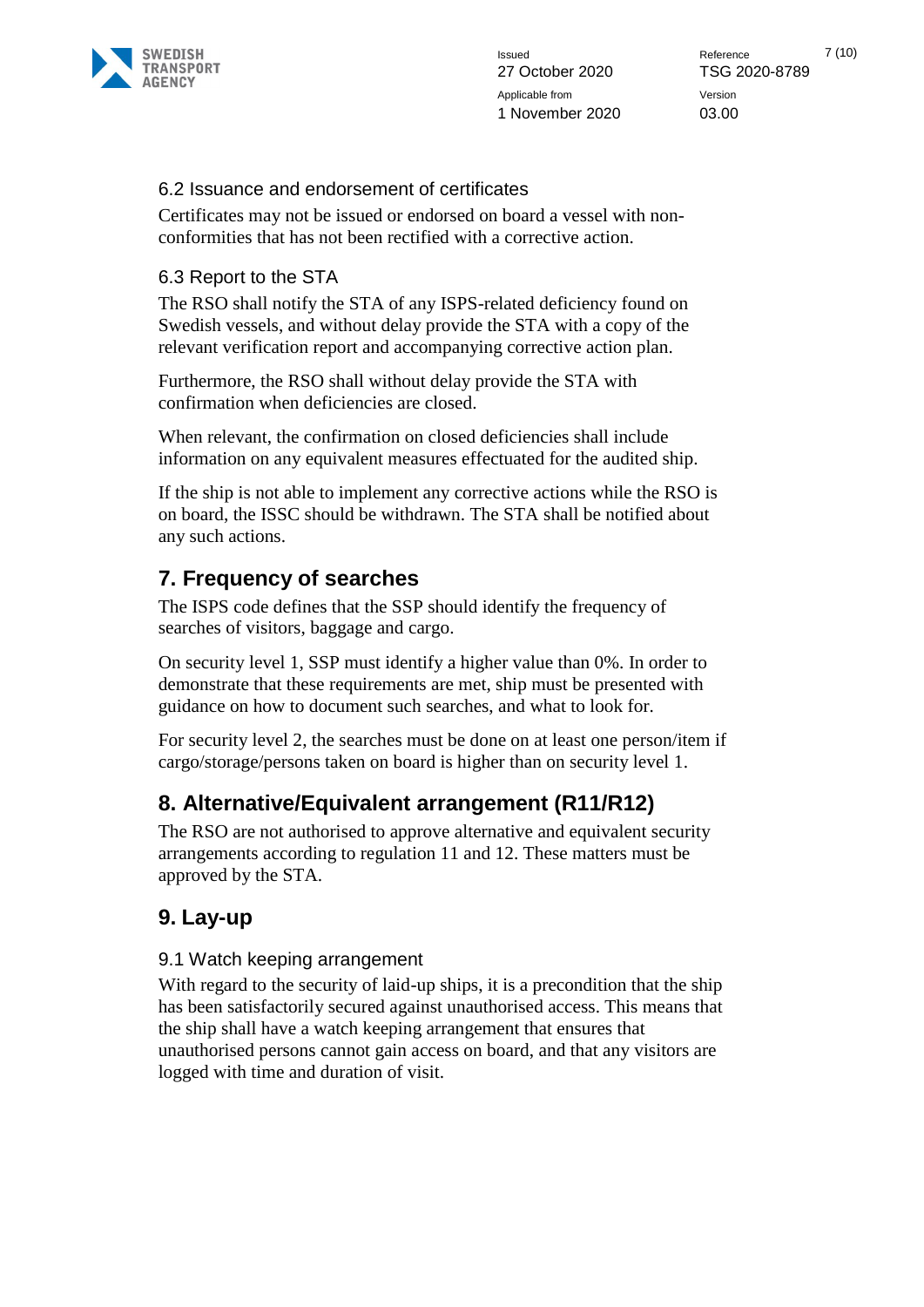

Issued 8 (10) Version 03.00

### 9.2 Consequences for the ISSC

Depending on the period of the lay-up a new verification may be required.

#### *Lay-up period up to 3 months*

No consequences apart from the requirement to do a thorough search of the ship prior to departure in order to uncover any irregular conditions on board. The ship may sail with its original ISSC.

#### *Lay-up period from 3 to 6 months*

In addition to the thorough search of the ship prior to departure, a physical verification audit shall be carried out on board the ship by the RSO. The purpose of the verification is to confirm that no changes have been made on board during the lay-up period that are in conflict with the ship's security plan, and that the technical equipment included in safety measures are found on board and are in working order.

### *Lay-up period of more than 6 months*

The ship must be subjected to a new interim certification pursuant to the current regulations unless exceptional circumstances indicate that an exemption should be granted. Exemptions may be granted following a written application by the company to the STA.

# **10. SSAS**

### 10.1 General requirements

SOLAS II-2/6 requires that the SSAS equipment on board initiates and transmits a security alert to a competent authority designated by the Administration. For Swedish ships this "competent authority" is the JRCC and the company itself.

If an SSAS is not installed, approved, in working condition or alternative security measures approved by the flag are implemented when a verification is performed, the ISSC should be revoked.

The RSO surveyor has to inform STA on changes he or she becomes aware of to the SSAS including activation points, type of system or process related to sending/receiving alerts.

### 10.2 First Approval of SSAS

To ensure the functionality of the system, a live alert shall be submitted to JRCC in Sweden after the installation is completed. A statement of compliance of the requirements according to regulation 6 in 725/2004/EC regarding the SSAS shall be sent to the STA.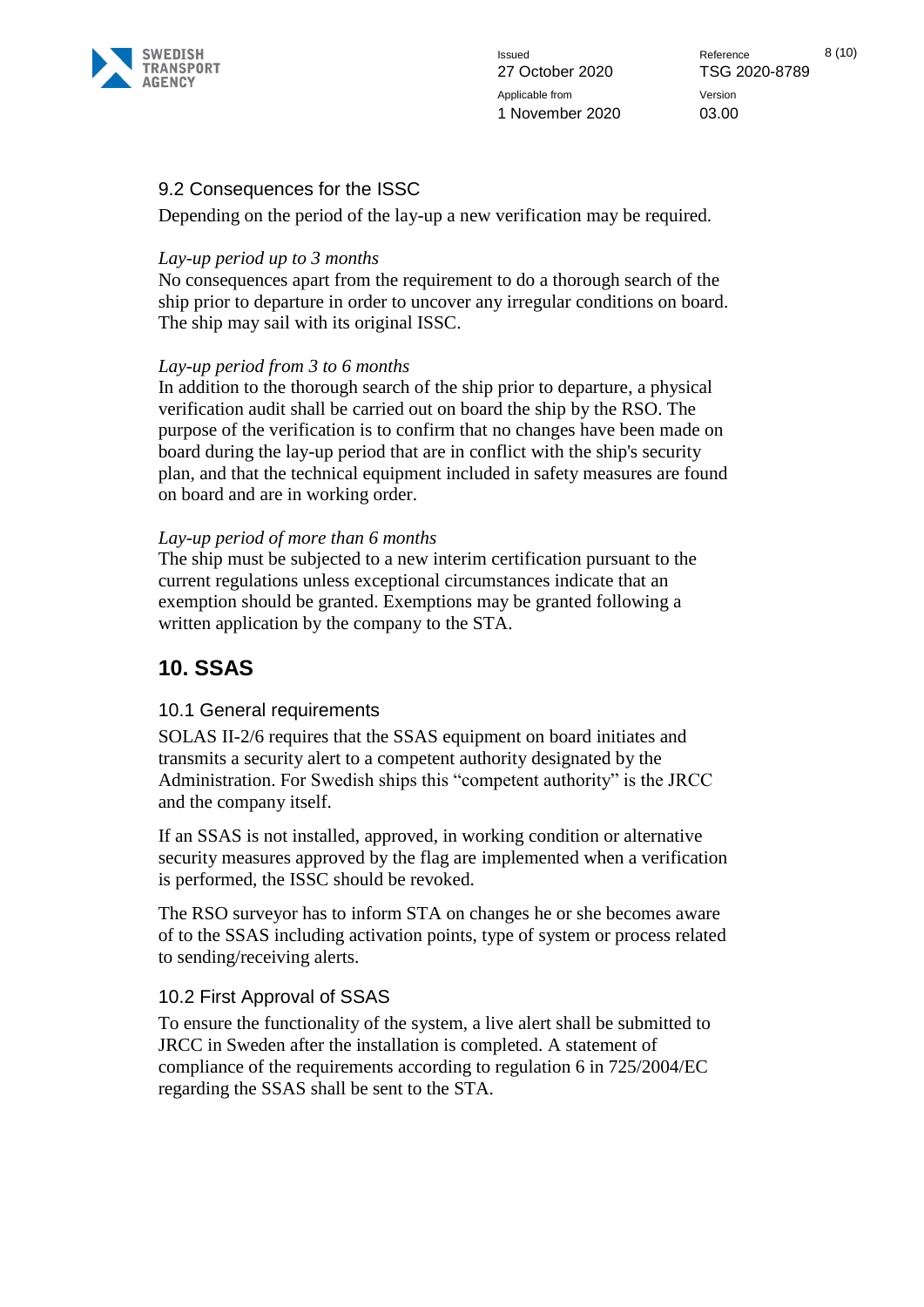

Issued 9 (10) Version 03.00

The same procedure applies if any major changes are made to the system's set-up.

10.3 Periodical testing of SSAS

A live alert shall be submitted during the periodic survey of the radio installation or during an ISPS audit. The test should be carried out by the RSO surveyor.

*Before* the test, the following steps must be carried out:

- 1. Contact JRCC by phone  $(+$ <sup>1</sup> immediately prior to testing, in order to get JRCC approval to carry out the test.
- 2. The identity of the surveyor will be checked.
- 3. Give JRCC information;
	- i. Ships name
	- ii. Call sign, MMSI number
	- iii. Date and time for the test
	- iv. Position, course and speed of the ship

*After* activating the SSAS, the surveyor has to call back to JRCC to confirm reception of the alert.

In case of unintentional activation of the SSAS, JRCC must be contacted immediately, see 1.

Please observe that internal test alerts shall not be sent to JRCC.

#### 10.4 Documentation

Both the annual live alert test and the internal test of the SSAS shall be documented on board, in the ISPS security records.

Providing the vessel's SSAS test can be documented "live" with satisfactory results at the latest radio survey, the SSAS is not required to be tested "live" again at the next ISPS audit.

#### 10.5 Malfunction of SSAS

If an SSAS is not in working condition the company has to contact the RSO and the STA for approval of alternative security measures.

<sup>&</sup>lt;sup>1</sup> Note that this number may only be used for RSO internal communication.